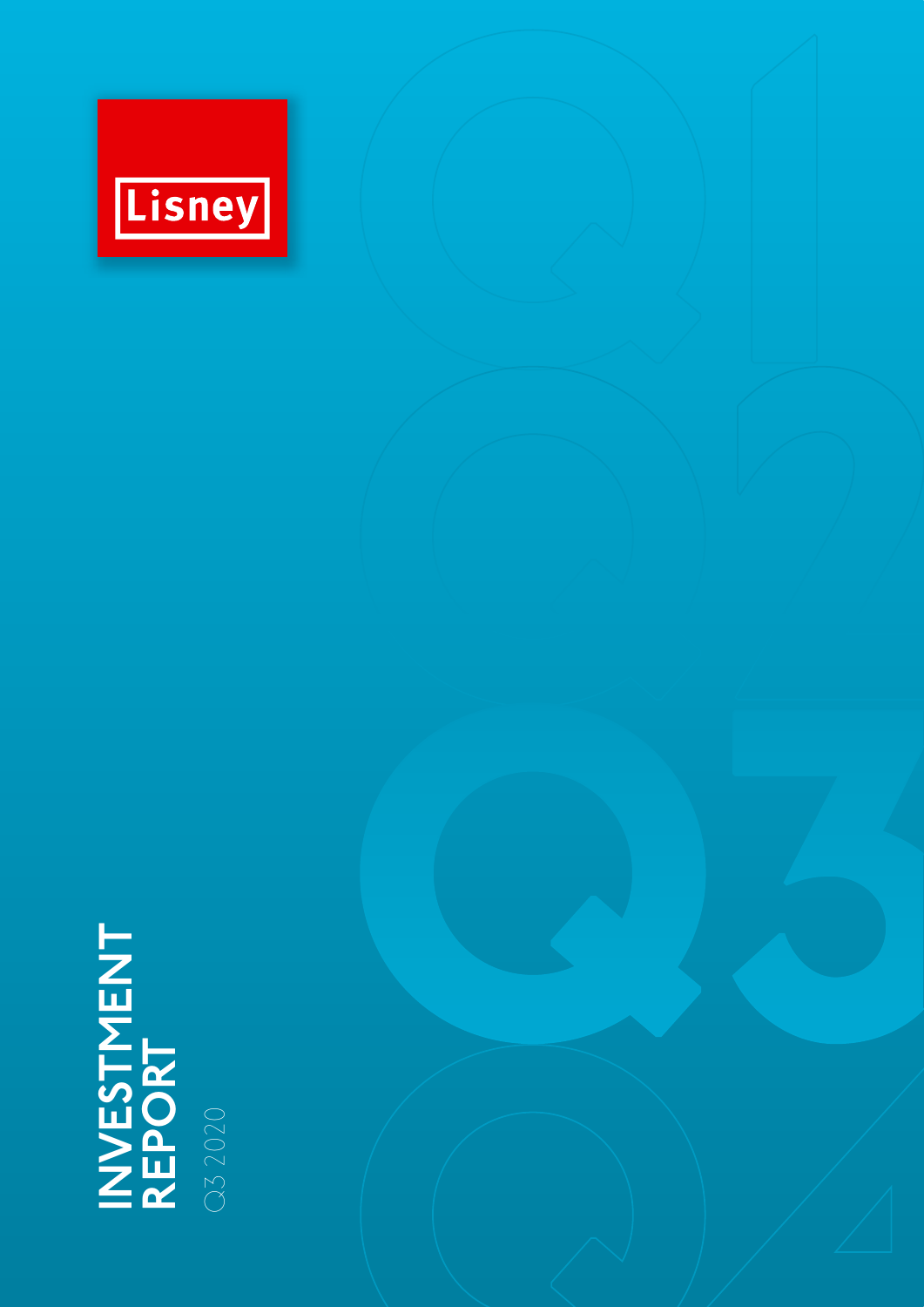# INVESTMENT IN NUMBERS





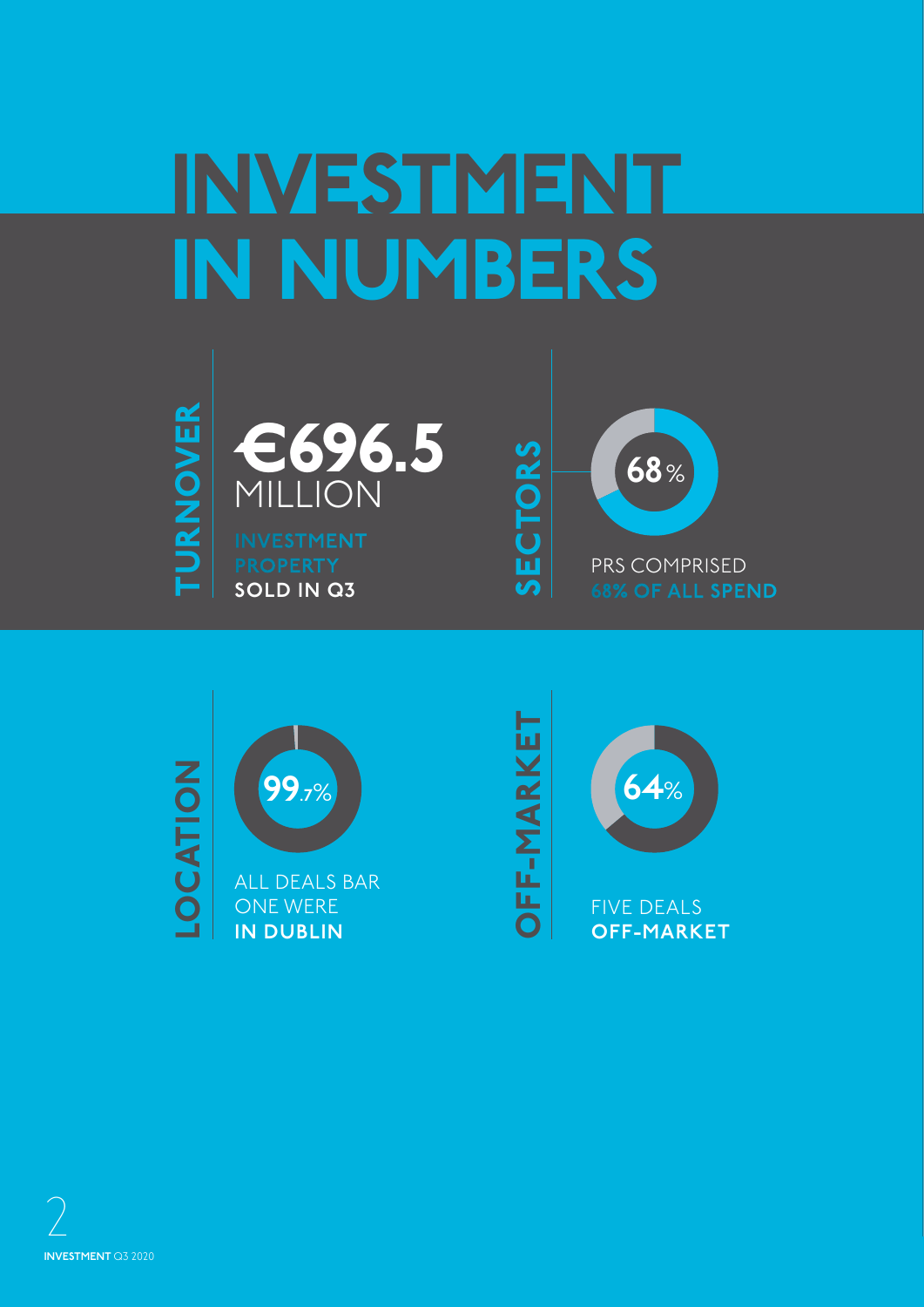

#### **OVERVIEW**

Almost €700m worth of investment property transacted in Q3, bringing the total for the first nine months of 2020 to €1.8bn. In Q3, PRS was the dominant sector and there was just one sale outside of Dublin. Investor demand remains, however international travel restrictions are having an impact on investors ability to travel and complete deals.

#### **ACTIVITY**

The Irish investment market recorded €696.5m in turnover in Q3 2020 across 15 deals. In the context of a global pandemic, this is a relatively strong level of activity, but it was dominated by two large deals that made up half of all investment spend.

In Q3, PRS was the most dominant sector, accounting for 67.6% of market turnover. Offices was also active at 30.7% of the market with retail and mixed-use making up the remaining 1.7%. There were no industrial transactions in the quarter.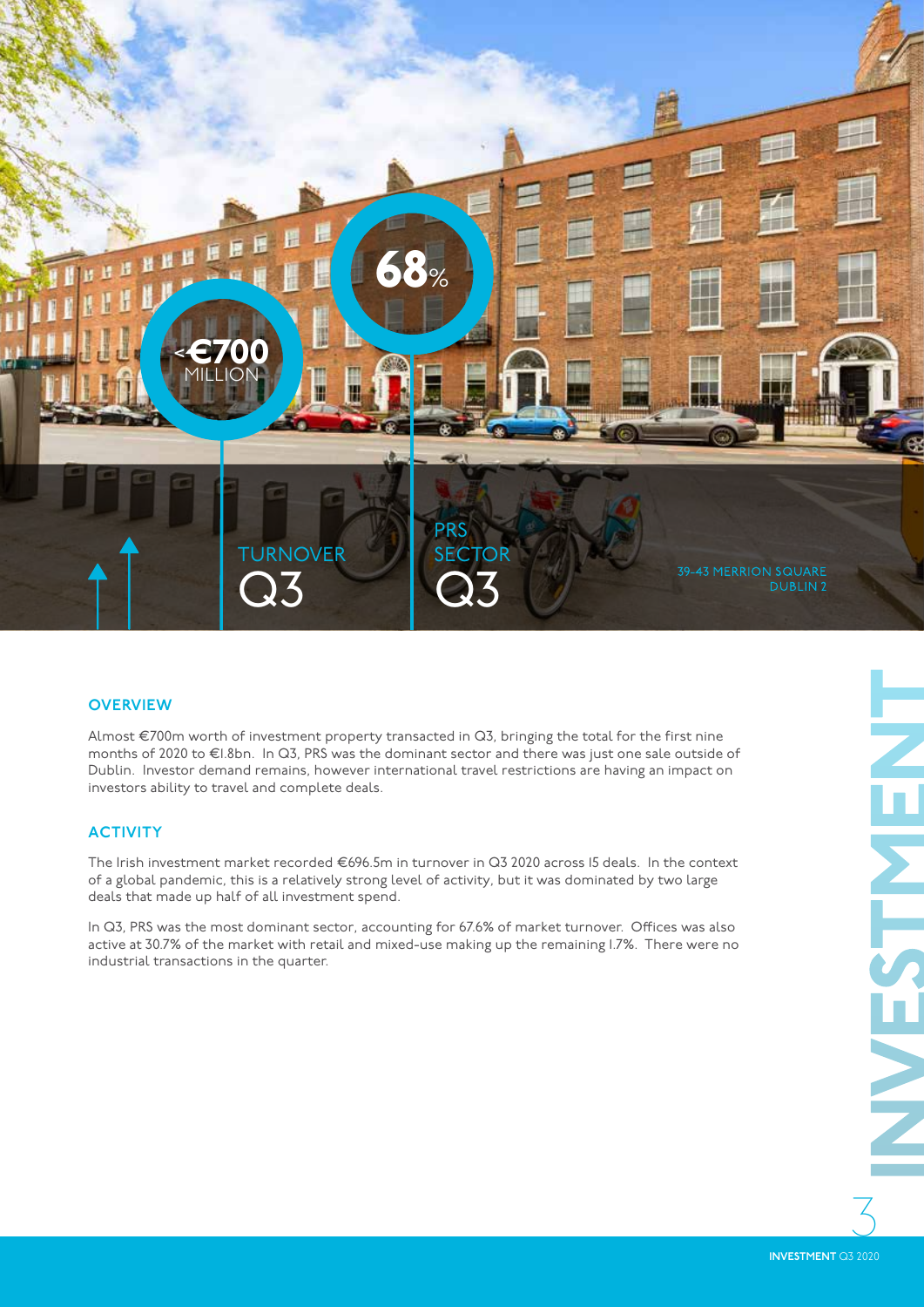

# **SECTORS**

#### PRS

There were six PRS sales in Q3, totalling a combined €470.8m. Four of these were off-market deals and three were forward purchases. The two largest transactions (with a combined total in excess of €350m) were both off-market and forward purchases, and were both purchased by DWS, a German fund. These comprised 368 units in Cheevers Court & Haliday House, Cualanor, Dun Laoghaire, and 317 units across four north Dublin developments known as The Prestige Portfolio. Also of note was the sale of Phase IC at Clay Farm (€75m) and the forward sale of 101 apartments at Johnstown Road in Dun Laoghaire (€45m); both of these were purchased by Irish investors.

#### **OFFICES**

Just over €214m was spent on office investment properties in Q3 2020. Almost three-quarters of this related to two buildings that were in the Capital Collection (former Green REIT properties) and sold by Henderson Park. They were 2 Burlington Road, occupied by AIB and purchased by KGAL for a reported €94m, and 30-33 Molesworth Street, a multi-let property purchased by KanAm for €60m.



**QUARTERLY 12-MONTH ROLLING INVESTMENT MARKET TURNOVER** (Q4 2011 – Q3 2020)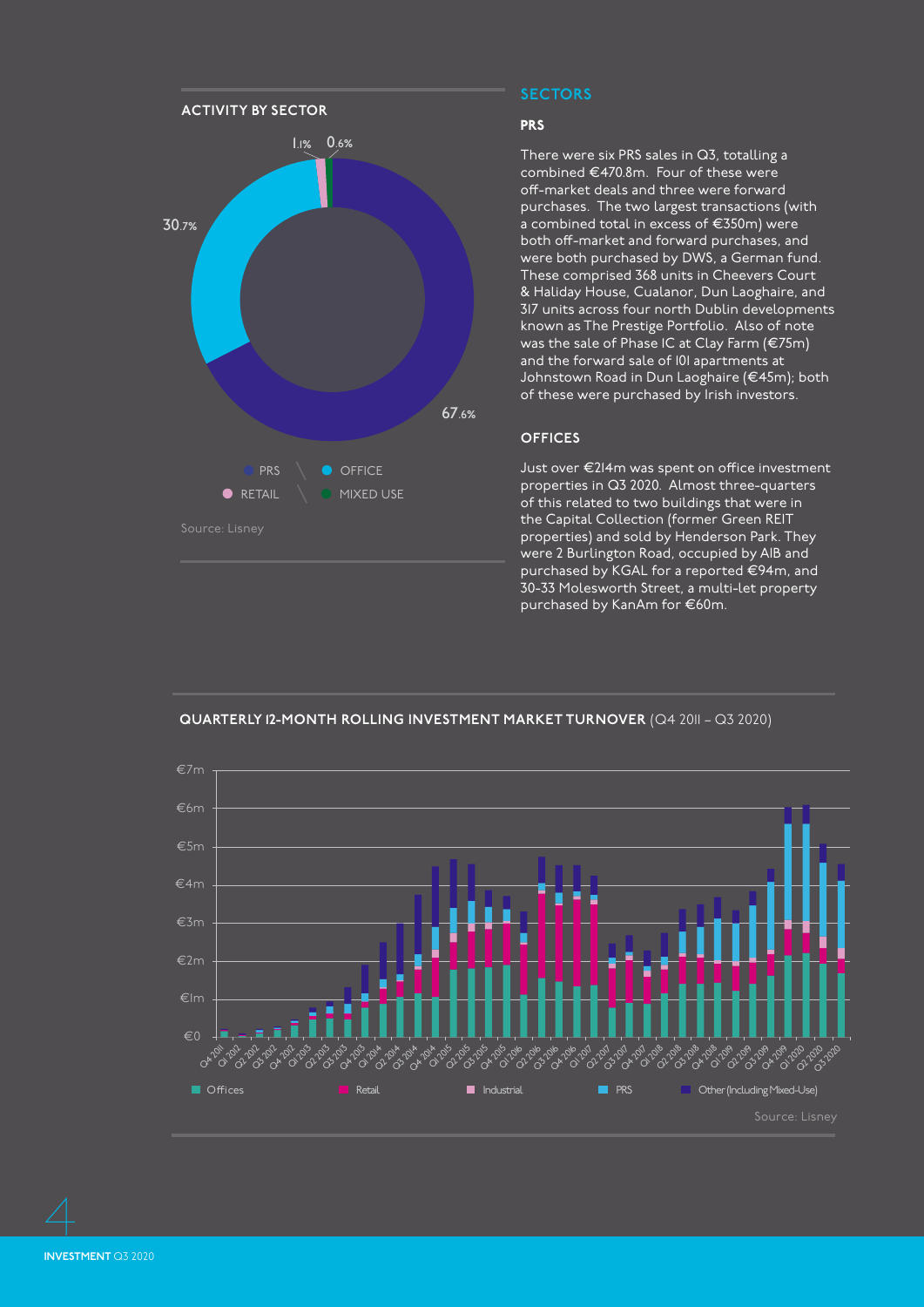#### **DEMAND**

A large proportion of investors continue to observe the market, adopting a short-term wait-andsee approach. Travel restrictions remain an issue for international investors and this has posed challenges for full market operation. In spite of this, there are investors with capital that needs to be deployed before year-end, which will have an impact of activity for the remainder of the year.

#### **SUPPLY**

Up to €1.9bn worth of assets were on the market at the end of September 2020. These were at various stages of the sales process but with about 80% still available for sale and the remainder agreed or in advanced negotiations.

High profile properties on the market available for sale heading into Q4 included The Bloom Portfolio (George's Quay Plaza, George's Quay House and George's Court) and One Molesworth Street, both former Green REIT property being sold by Henderson Park quoting €400m and €140m respectively. Additionally, Aviva was seeking €80m for the mixed office and retail building Royal Hibernian Way, and IPUT was selling two office buildings in Eastpoint seeking €30m. The market is watching these opportunities closely as their performance will provide short-term indications as to the robustness of the market and will provide an indication on prime pricing. Notably, there were no industrial properties available to purchase at the end of Q3.

In terms of properties with deals agreed and likely to form part of Q4 activity, larger assets included the forward purchase of the office scheme at 28 Fitzwilliam Street (quoting €168m), the forward purchase of a PRS scheme at East Village in Clay Farm (quoting €130m) and the Nutley and AIG buildings at the Merrion Centre (quoting €16.45m).

#### **PRICING**

Despite the macro-economic environment, prime equivalent yields remained just at or below longterm averages across each sector in Q3. While most prime yields were stable in the quarter, prime retail yields softened further, as did secondary yields across most sectors. The impacts of both COVID-19 and the Level 5 national lockdown status, along with Brexit will weigh on the market in the final months of the year and will likely push yields out further, particularly those that are not related to prime assets.

#### **PRIME NET EQUIVALENT YIELDS**

|              | <b>END-SEPT</b><br>2020 | <b>QUARTERLY</b><br><b>CHANGE</b> | <b>ANNUAL</b><br><b>CHANGE</b> | <b>DIFFERENCE</b><br><b>TO LTA</b> |
|--------------|-------------------------|-----------------------------------|--------------------------------|------------------------------------|
| Office       | 4.00%                   | $\qquad \qquad -$                 | $\qquad \qquad -$              | $-184bps$                          |
| Retail       | 4.75%                   | +75bps                            | $+150bps$                      | +12bps                             |
| Industrial   | 5.00%                   | $\qquad \qquad -$                 | $-25bps$                       | $-250$ bps                         |
| PRS (Gross)* | 4.85%                   | $\qquad \qquad$                   | $-I5bps$                       | -7lbps                             |

\* PRS yields do not have OPEX accounted for and as such, are on a gross basis.

\* Long-Term Average (LTA) is calculated between Q4 1980 and Q3 2020, except PRS which is between Q4 2014 and Q3 2020.

MSCI data for Q3 2020 shows that the overall commercial capital value index declined by 1.4% in Q3 and by 5.3% in the 12 months to the end of September. However, the various sectors performed differently with the retail index experiencing the largest decline in the quarter, falling by 5.1% (and by -17.7% annually). The office capital value index declined by 2.1% in Q3, while the industrial index actually grew by 0.2%.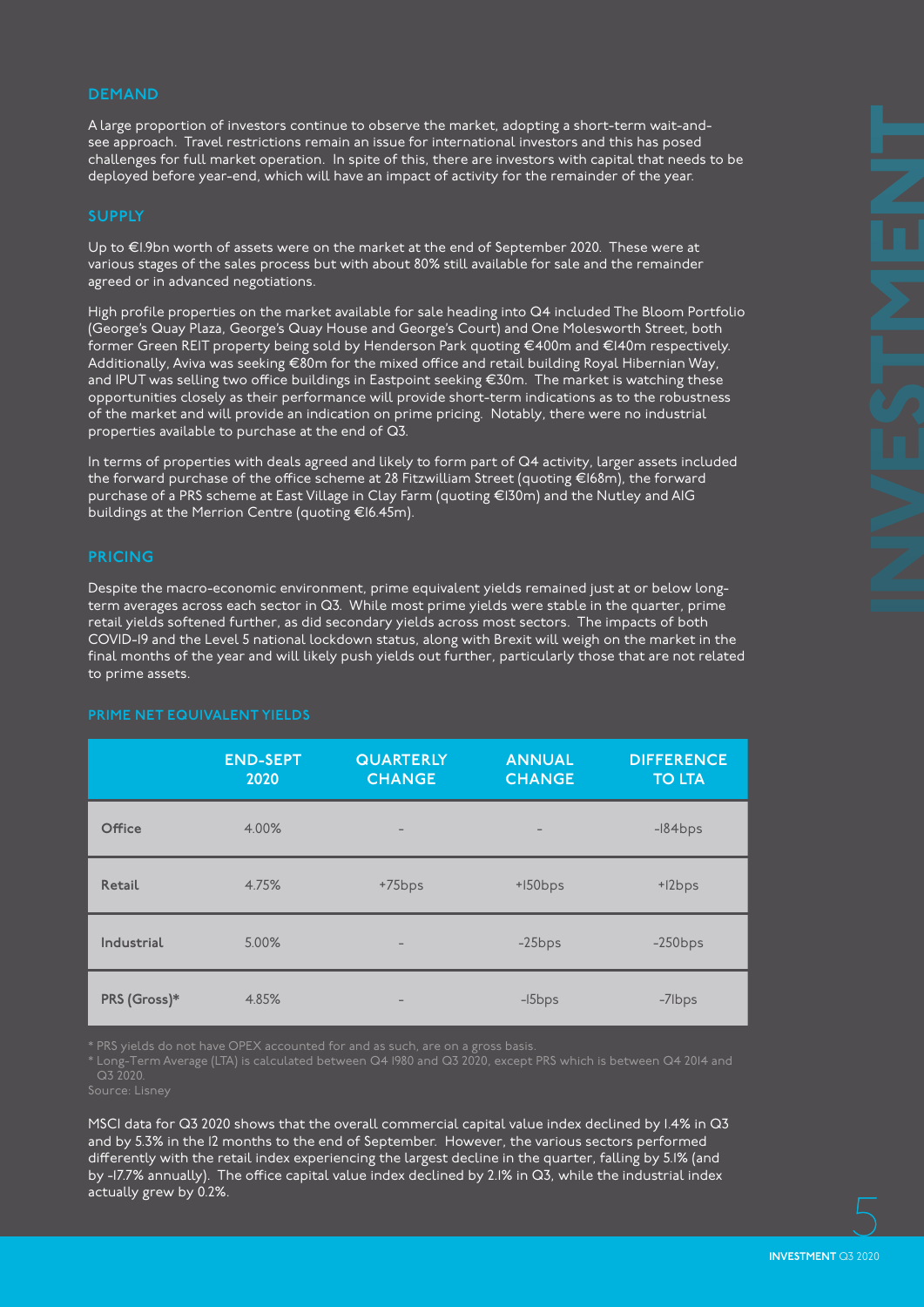

#### **MSCI CAPITAL VALUE GROWTH INDEX** (Q2 2010 – Q3 2020)

Source: MSCI, Lisney Analysis

# **OUTLOOK**

Some vendors will remain reluctant to bring opportunities to the market and may have concerns about international travel restrictions given the dominance of international investors in the Irish market (75% of all spend in the nine months to the end of September). However, some of these international investors have representatives on the ground in Ireland allowing them an advantage on assets that are currently available.

There are a number of negotiations ongoing (off-market) for the sale of PRS stock, both existing stock and forward sales of new stock. This will add to market turnover either in Q4 2020 or Q1 2021.

Off-market activity was half of the market in the first three quarters of the year. It is likely that there will be a greater number of sales completed off-market in the coming months through targeted processes across all sectors. If these targeted approaches are not successful, then the properties will likely come to the open market.

While retail yields have moved out, it is very difficult to assess the extent of this given the lack of transactional evidence. Just three retail investment opportunities sold nationwide in Q2 and Q3 with a combined value of €7.9m. Rental payments by tenants and delinquency levels will be monitored closely in the months ahead and will act as an indicator of demand heading into 2021. To date, payments in PRS, offices and industrial have held up strongly, which is positive for the market.



**2**

**3**

**4**

Private sector investor demand in social housing is increasing (see Lisney's report on Social Housing Investment) and newly created investment stock (with approved housing bodies or local authorities as tenants) in this sector is likely to come to the market in the short-term.



There were several prime assets at sale agreed stage at the end of September. These sales, once concluded, will underpin confidence in prime properties and will establish pricing levels.



'Material Uncertainty' clauses remain in place in valuations in certain sectors, which means that values will need to be kept under frequent review. However, in the PRS, residential, social housing, institutional grade primary healthcare facilities, industrial / logistics and office sectors, it has been replaced with 'Market Conditions' clauses.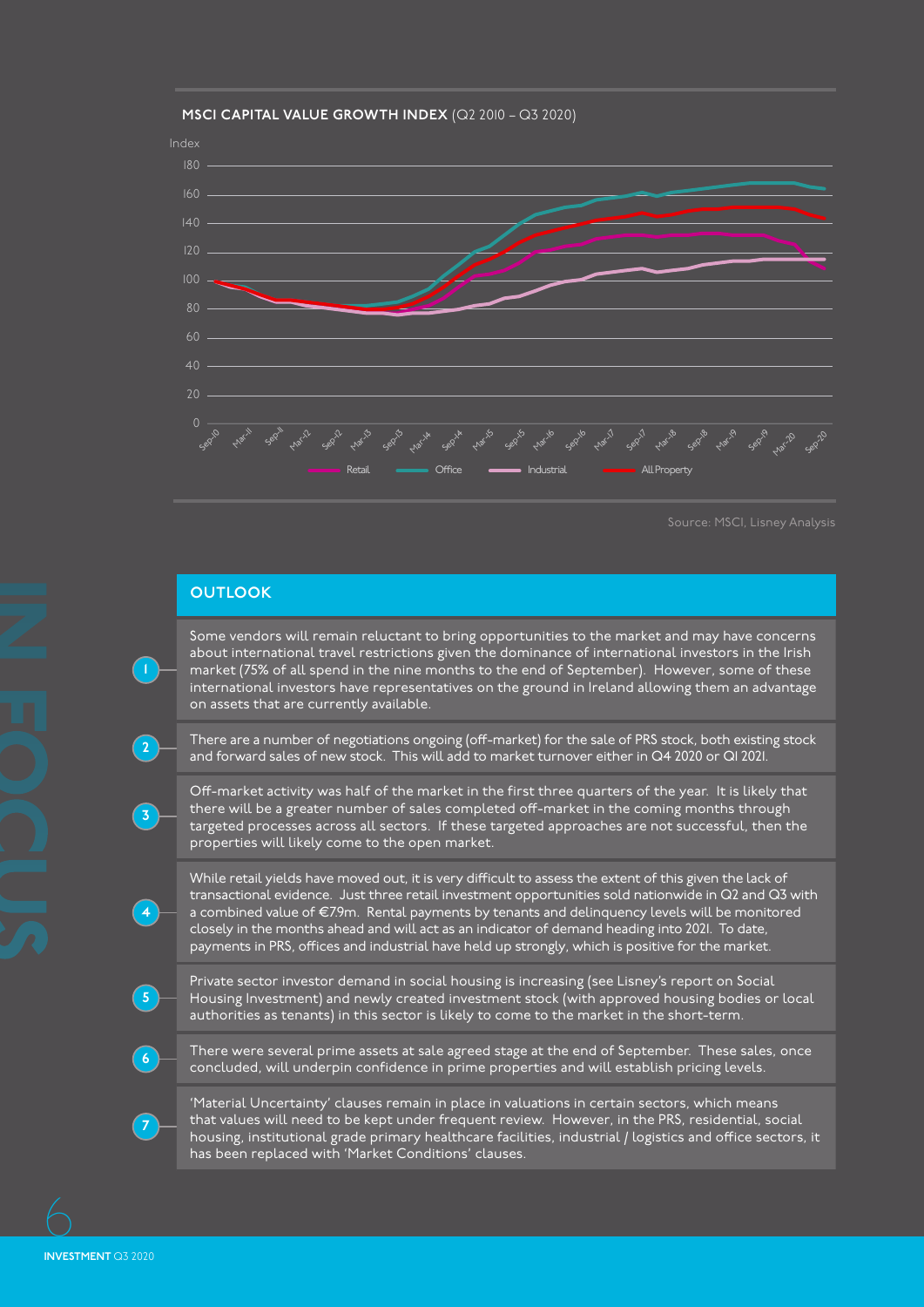### THE LISNEY INVESTMENT TEAM



**JAMES NUGENT**  Director



**LYNDA GORDON** Divisional Director



**CHRISTOPER BELTON** Divisional Director



**THOMAS BYRNE**  Chartered Surveyor

## THE LISNEY RESEARCH TEAM



**AOIFE BRENNAN**  Director

# OUR OFFICES

#### DUBLIN

St. Stephen's Green House, Earlsfort Terrace, Dublin 2, D02 PH42  $T + 353(0)$  1638 2700 E dublin@lisney.com

# **CORK**

1 South Mall, Cork,T12 CCN3 T +353 (0) 21 427 5079 E cork@lisney.com

#### BELFAST

Montgomery House, 29-33 Montgomery Street, Belfast, BT1 4NX T +44 2890 501501 E belfast@lisney.com